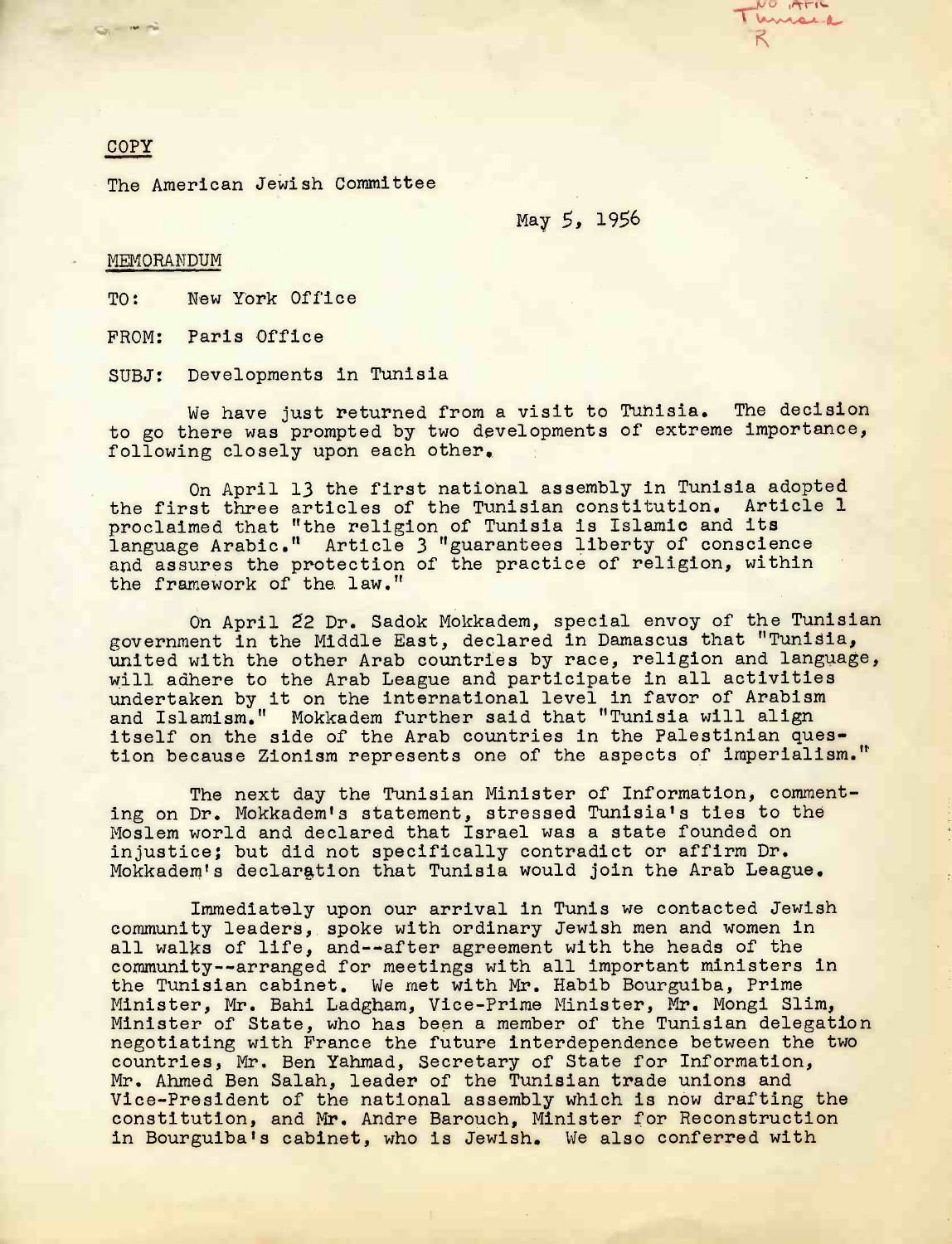Mr. Roger Seydoux, French High. Commissioner for Tunisia, and U.S. Consul General to Tunisia, Morris N. Hughes.

We found the Jews in Tunisia in a state of mind ranging from serious concern to near panic. Previously, there had been some Jews who were inclined to believe that an independent Tunisia would, in spirit and fact, assure the equality of Jews within a democratic structure; or, at least, work steadily toward that goal. This time we found no responsible Jewish leader who would express an optimistic attitude. The attitude of the Jewish masses was expressed in an immediate, sharp increase in registration for emigration to Israel. And where, previously, registration had been almost exclusively by poor and impoverished Jews, now there was registration on the part of Jews who belong to what, in Tunisia, would be the middle class; people having some job, some skill, or a small shop. More important Jewish business men held private meetings to consider what they should do. Certain Jewish community leaders got together to discuss if a small special vigilance group ought to be established, which would handle future community relations with the government, and which, in an emergency, might bear the brunt of any government action against the Jewish community.

For, shocked, Jews interpreted the first article of the constitution that "the religion of Tunisia is Islamic and its language Arabic" as a reversal of all previous declarations by political leaders of Tunisia — and primarily by Mr. Habib Bourguiba, the leader of the neo-Destour party and present Brime Minister of Tunisia — that Tunisia would be a democratic, secular state. The guarantees of freedom of religion in the third article of the constitution were not considered as real assurances by Jewish leaders who pointed out that they would depend on "the framework of the law" eventually adopted.

Dr. Mokkadem's statement that Tunisia would join the Arab League produced even a greater shock. In the minds of all Tunisian Jews we met, his statement had only one meaning: they would suffer the same fate as that which befell the Jews in Iraq, Libya, and other countries belonging to the Arab League -increased hostility, various restrictions and a closing of the doors on emigration.

Tunisian political leaders were well aware of the apprehensions and tensions raised in the Jewish community. In fact, as will be seen, Prime Minister Bourguiba utilized our presence in Tunisia to issue a statement intended to mitigate Jewish apprehension. This, while mildly satisfying, did not change the basic mood of the Jewish population.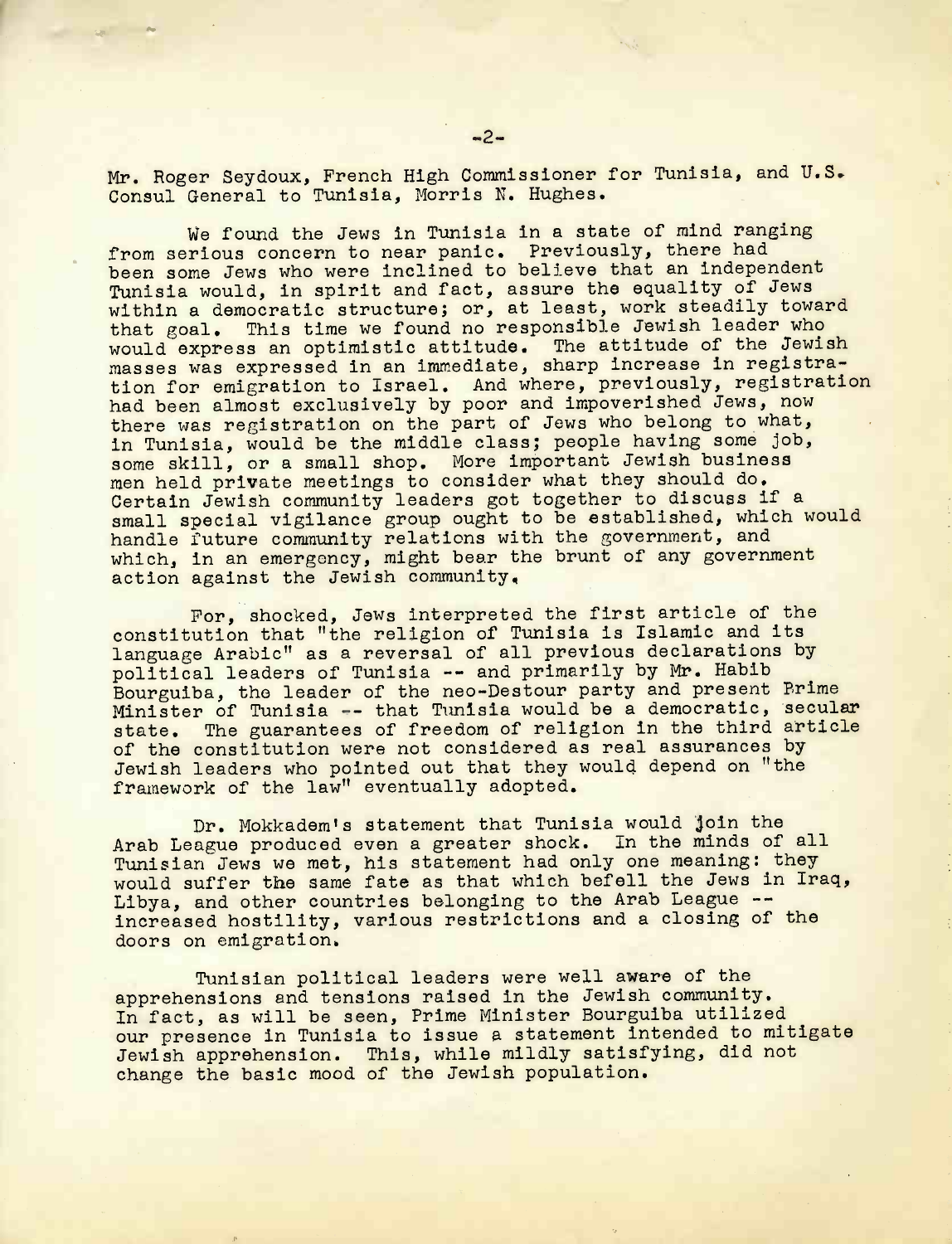Our conversations with Tunisiam political leaders were frank, detailed and carried on in a friendly spirit. We sought from them an explanation for the developments described above, and indications as to what would be their future course of action. In varying ways, almost all made the same points:

1. Tunisia will be in fact a lay and democratic state. The assurances given AJC representatives two years ago, said Mr. Bourguiba, are just as valid today as ever. Article 1 of the Constitution merely states a sociological reality: that overwhelmingly, the people who live in Tunisia are Moslem, and their language is Arabic. But this does not mean that the Moslem religion is the state religion. He himself, Mr. Bourguiba pointed out, had opposed an attempt in the Constitutional Assembly to make the Moslem religion the state religion. Article 1, he insisted, would have no legal, juridical or any other consequences affecting the equality or the status of the Jew In Tunisia, Laws and courts will not be based on religion, and Jews will have equal access to all posts, he said. The very fact that there will be a constitution, asserted another minister, is proof of Tunisia's desire to establish a state not based on religion, since a Koranic state would have no need for a constitution.

2. Jewish emigration from Tunisia will be permitted to continue. This was stated unequivocally by Bourguiba and other This was stated unequivocally by Bourguiba and other. ministers. For example, Minister of State Mongi Slim declared that if fighting should break out in the Middle East, as in 1948, "Arabs who want to go fight against Israel will be permitted to go. Jews who want to go fight for Israel will be permitted to go.<sup>W</sup> Bourguiba insisted, however, on the following point: "Those who want to leave will be able to leave, but we expect those who stay to be fully attached to this country, and not to have their heads here and their hearts elsewhere.'

3. Jewish religious and communal institutions will receive the same kind of support given Moslem institutions, Bourguiba affirmed. Vice-President Bahi Ladgham took particular note of certain suggestions we made (on behalf of the Jewish community of Tunisia, but without Indicating our source) for specific measures of support that might be given the Jewish community- e.g., aid to the Jewish community center--that would give Jews concrete evidence of the Tunisian government's intention.

 $l_!\bullet$  Tunisia has not yet made a decision about joining the Arab League. This was implied by Prime Minister Bourguiba and definitely stated by other ministers. They said that Dr. Mokkadem had made his statement independently, that it did not represent the position of the government, and that, indeed, the only text of his statement they had yet seen was that put out by the press services. At the same time, the government had not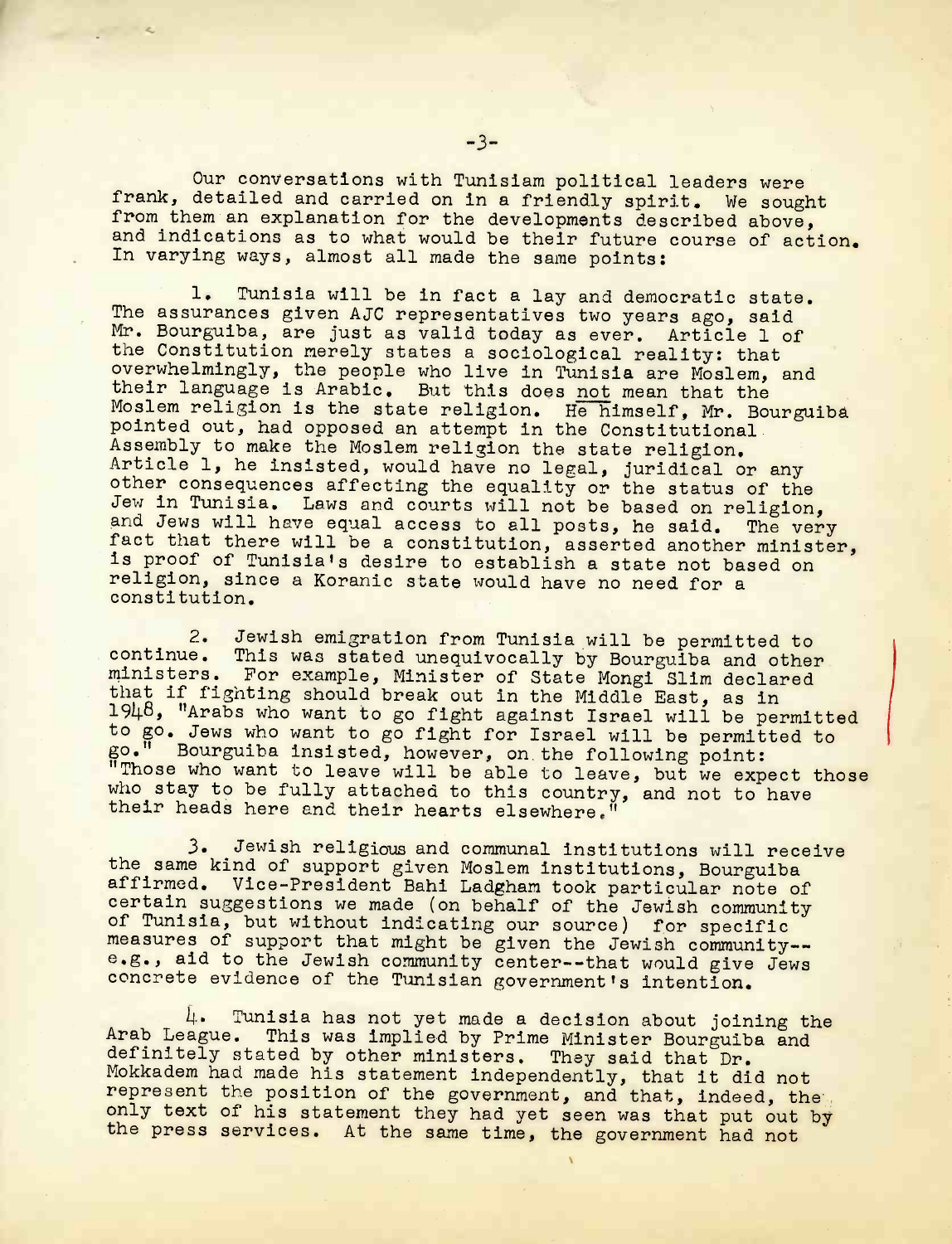wanted clearly to repudiate one of its own ministers, facing hi<br>own difficulties while touring the Middle Bart virs, facing hi own difficulties while touring the Middle East. While we were in Tunisia, Dr. Mikkadem made another statement in Baghdad in which he said he "hoped" Tunisia would join the Arab League. It is<br>clear that a dispute about Tunisia's adherence to the Arab clear that a dispute about Tunisia's adherence to the Arab League is now going on among Tunisian government ministers.

5. With regard to Israel, Bourguiba asserted that he had always felt, and said, that Israel had been founded on injustice, because of the Arab refugee problem. Minister of Information Ben Yahmed had made this a public government position, declaring<br>that "the position of Tunisia public government position, declaring that "the position of Tunisia vis-a-vis Israel stems from<br>hostility to a form of imperalism which chased out more than a million persons from their country, in order to create this boace. Bourguiba and his ministers emphasized, nonetheless,<br>that they had always hoped to modify Middle East tensions and<br>help bring about peace between Israel and its neighbors. When we asked whether the man in the street would be able to tinguish between attacks on Israel and Zionism, and attacks on Jews, Tunisian political leaders insisted "Yes." They pointed to hey pointed to<br>estine had no effect on the security of Tunisian Jews. (No responsible Jewish leader felt that the Mosle **Like the community of the moslem masses would be able to make this distinction.)** 

and economic assistance. Politically, it would like to be recognized<br>by the U.S. as an independent atota in would like to be recognized Tunisia is anxious and eager for American recognition by the U.S. as an independent state immediately, before it begins any negotiations with France. As a matter of fact, the Tunisian aders asked us tp help bring about assistance from the U. any U.S. aid to annear to come boogues at they did not wan --but made it clsar, for obvious reasons, that they did not want assistance. The appear to come because of, or through, Jewis

e<sup>nne na .</sup><br>To us wee . Bo What Bourguiba and mis ministers were saying  $\frac{10}{10}$  us was: Have confidence in us. "I am compelled to maneuver this way and that way, but I know the goal to which I am going, and my purposes remain the same." By this he meant to assure us that he still adheres to democratic principles.

At the same time, Bourguiba and his ministers frankly made very clear to us why they felt they had to maneuver. Their remarks, in paraphrase, can be summarized as follows:

"Tunisia, taking its first independent steps, is beset with a tremendous complex of difficulties of a social, political, and economic nature. This country, with a population of about three and a half million, has between  $500,000,0000$  unemployed. The masses are uneducated. The drive for national independence has created great hopes--and if we are to be able to continue<br>to govern we must be able to satisfy at least some of these hopes,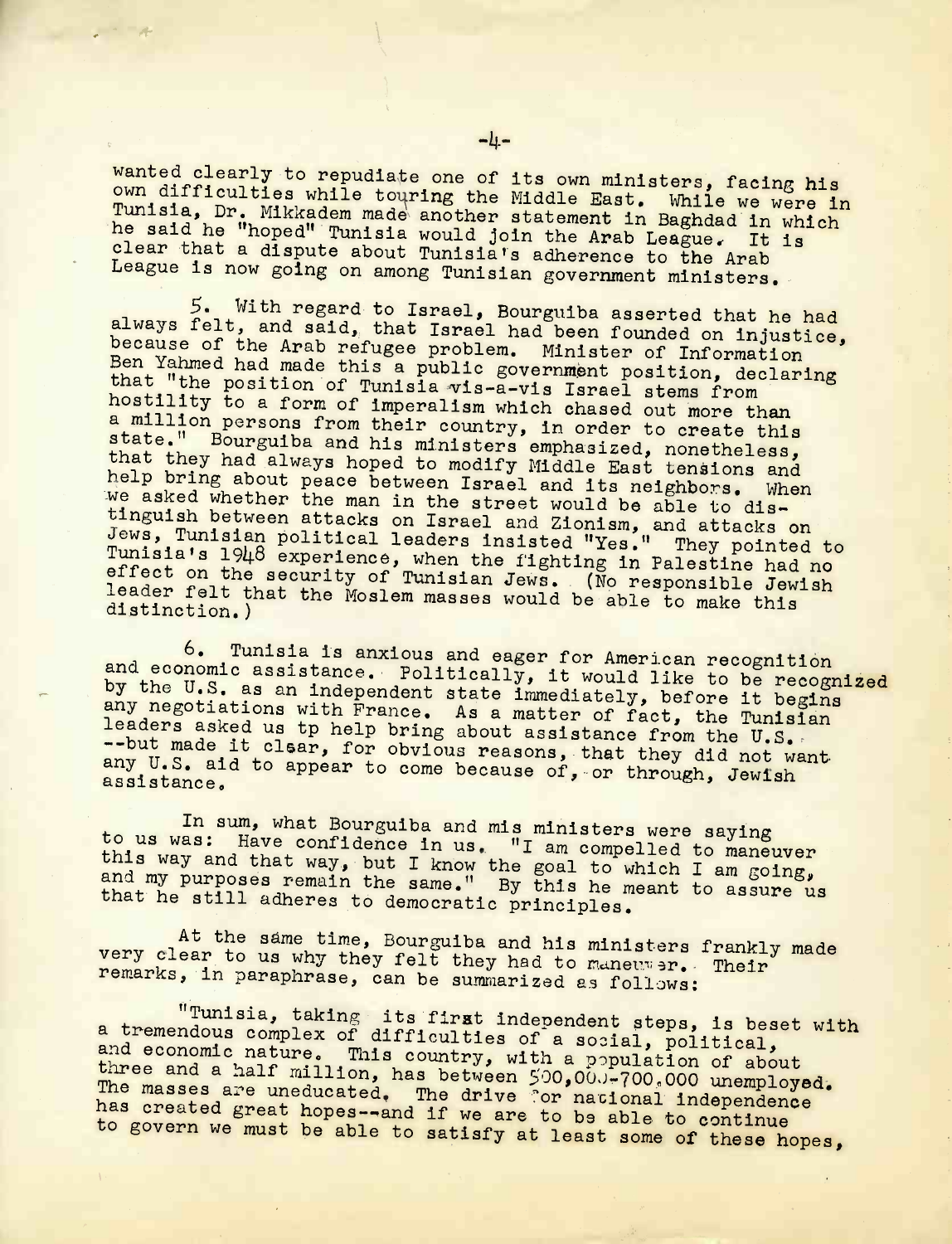otherwise we, the most democratic element in the country, will fall. That is why we need the financial aid and technical assistance which we know can, only come from the west, and not from the Arab League.

"At the same time, we have considerable internal opposition; promoted by Salah Ben Youssef, who is now in Cairo, and who is playing on the xenophobia and the narrow nationalism of our masses. Because of the war now going on in Algeria between Algerian nationalists and the French, Salah Ben Youssef is in a position to decry us as 'traitors' to the Moslem world unless, in positive ways, we show that 'by language, tradition and culture Tunisia is bound to the Arab-Moslem community'. If we do not succeed in Thus you can see why compromises are this, too, we will fall.

It was in terms of such a general background that Prime Minister Bourguiba, for example, discussed Article 1 of the Tunisian constitution: It was, he insisted, a compromise, designed to ward off a more extreme proposal on the part of fanatical religious elements who are represented in the national assembly and who wanted a Koranic state. Bourguiba felt sure he had given up form, not content--and equally sure that his government could not continue to exist unless it made such compromises, he clearly implied. Bourguiba and his ministers urged democratic and Western peoples not cut itself off from the half of world represented at Bandoeng while remembering that 'psychologically and geographically Tunis is part of the West' and that this would condition Tunisia's foreign policies.

We kept Jewish community leaders in Tunisia fully informed of all our conversations with Tunisian government leaders. We decided, however, not to issue any statements following our visits to Mr. Bourguiba and his ministers, for we thought this might be interpreted as an attempt to reassure the Jewish population of Tunisia, which we felt we had no right to do under present<br>conditions. The government, however, wanted to appease Tunis The government, however, wanted to appease Tunisian Jews. It therefore issued a statement to the Tunisian press about our visit--which was given prominent first-page play in all the Tunisian papers--which read as follows:

> "President Bourguiba yesterday had a long conversation with Mr. Zachariah Shuster, Director for Europe of the American Jewish Committee, who is on a visit to Tunis. Mr. Shuster presented to the chief of government his felicitations on his accession to power and informed him that he had come to Tunisia to inform himself about Jewish participation in the construction of the new Tunisian state. President Bourguiba stated that no matter what the external policies of the country will be, one thing is certain: that is, that the internal policy is a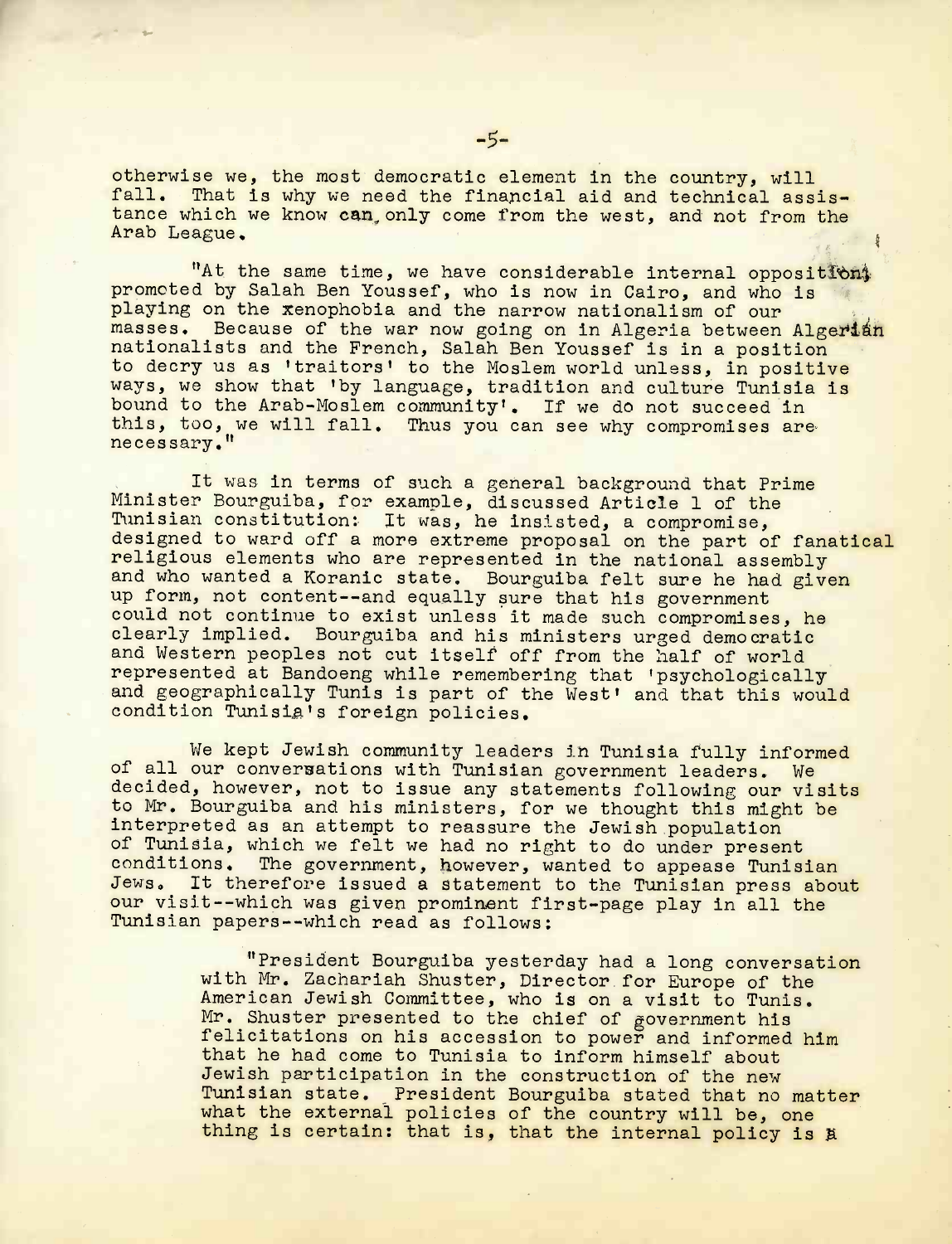policy of understanding and participation of all Tunisians in the new regime." The Prime Minister said: "No eventual consideration with regard to the external policy can take priority over the imperatives of harmony within the country,"

This statement was commented in editorials in three Tunisian dailies, Petit Matin, Tunis-Solr and La Presse. These editorials only elaborated the sense of the statement by Bourguiba and pointed out its significance.

This statement did not succeed in altering the basic sentiments of the Jewish leaders or masses, who have no confidence in general principles in face of the very real possibility that Tunisia may join the Arab League.

> $\frac{1}{2}$ 学  $\frac{1}{2}$

Our conclusions following our Tunisian visit are the following:

While Tunisian government leaders may be sincere in their avowals of democracy and equality, they themselves recognize that they are caught in an international and internal situation where they may be forced, in order to stay in power, to make serious compromises with their principles. The situation is aggravated by the fact that there are ministers in the Bourguiba government itself who would like to see Tunisia turn away from the west, and wholeheartedly join the Arab League.

The country is rapidly moving away from France to fuller independence. The Tunisian government insists that the protocol signed last March 20 between Prance and Tunisia proclaiming independence left Tunisia completely free to follow its own course. Only a few days ago, the government established a Ministry of War and a Ministry for Foreign Affairs. The French position is that such fundamental changes must await French abrogation of the Treaty of Bardo. Because of difference of opinion on this point negotiations supposed to begin in Paris on May 16, to determine the modality of future French-Tunisian relations, have just been cancelled by Mr. Bourguiba.

At the same time, Tunisia, at a crossroads, has not yet chosen the larger political orbit in which it wants to move. The Algerian crisis, the dispute in the Middle East are both undermining such relative stability as exists in Tunisia and Morocco, and create the opportunity for increased and constant pressures from Cairo and the Arab League. Tunisia does not want to offend the west, knowing it needs American help, but has not yet received such help which it could use to counterbalance Arab League pressure. United States government officials are worried lest France may be too legalistic and slow in its